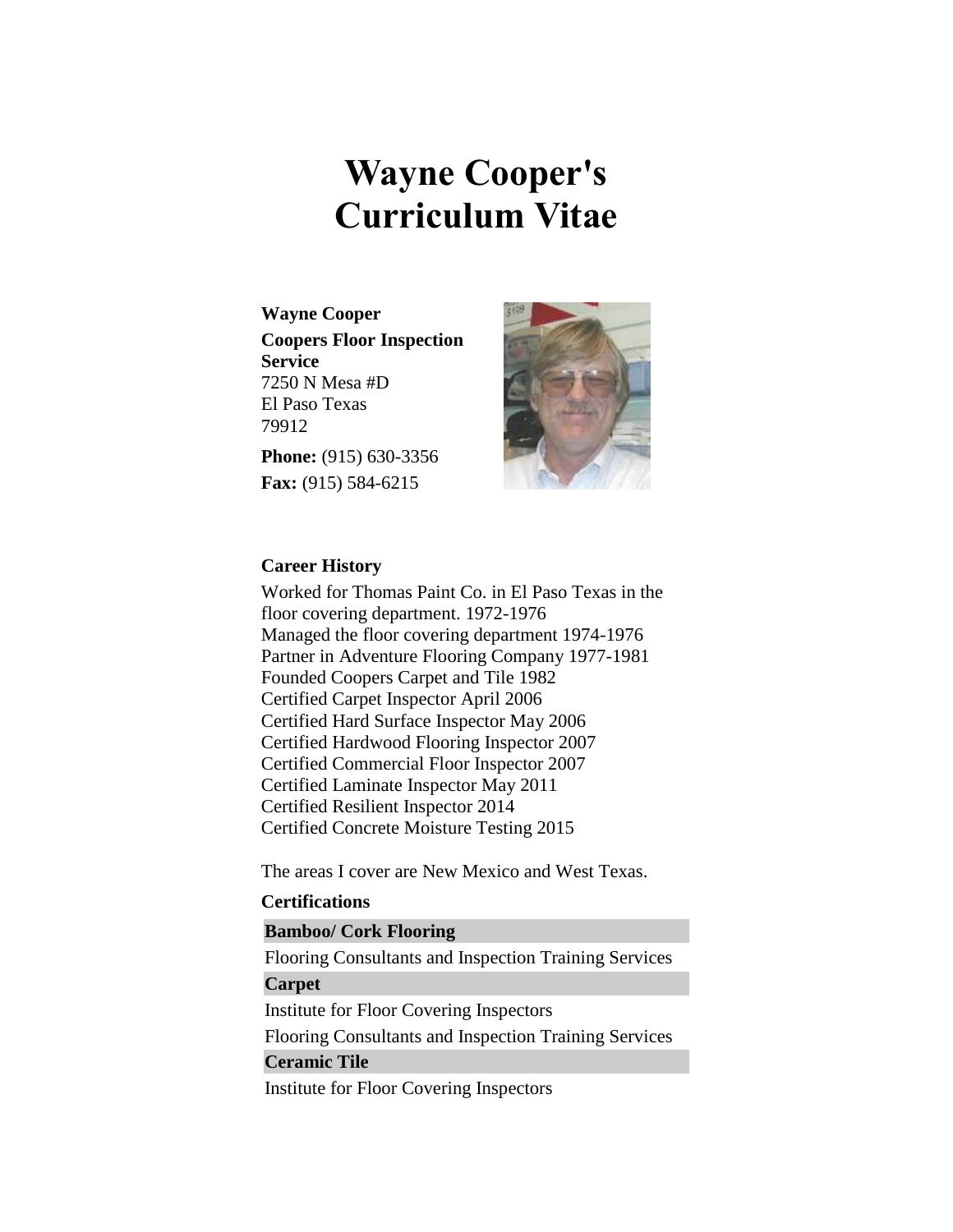Flooring Consultants and Inspection Training Services **Hardwood**

NWFA National Wood Flooring Association

Institute for Floor Covering Inspectors

FCITS, Flooring Consultants and Inspection Training Services

#### **Installation**

CFI, Certified Flooring Installers Association

## **Laminate / Specialty**

North American Laminate Flooring Association

Institute for Floor Covering Inspectors

Flooring Consultants and Inspection Training Services

## **Marble / Stone**

Institute for Floor Covering Inspectors

Flooring Consultants and Inspection Training Services

## **Resilient**

Institute for Floor Covering Inspectors

Flooring Consultants and Inspection Training Services

## **Woven and Wool**

Flooring Consultants and Inspection Training Services

## **Additional Certifications**

FCITS Carpet Inspection Residential FCITS Hard Surface Inspection NWFA hardwood floor inspection course FCITS Commercial Flooring Inspection NALFA Certified Laminate Inspector Certified Moisture Tester ASTM F1869-03 Certified Moisture Tester ASTM F 2170-09 I am an authorized inspector for hardwood floors, carpet, ceramic tile, vinyl, laminate, and cork. FCITS Woven Carpet Inspector Elastilon Inspector IFCII Hard surface Inspector IFCII Carpet Inspector Instructor Training Services Resilient/LVT Certification course

### **Formal Education**

Graduate of Ysleta High School 1969 Attended UTEP 1969-1970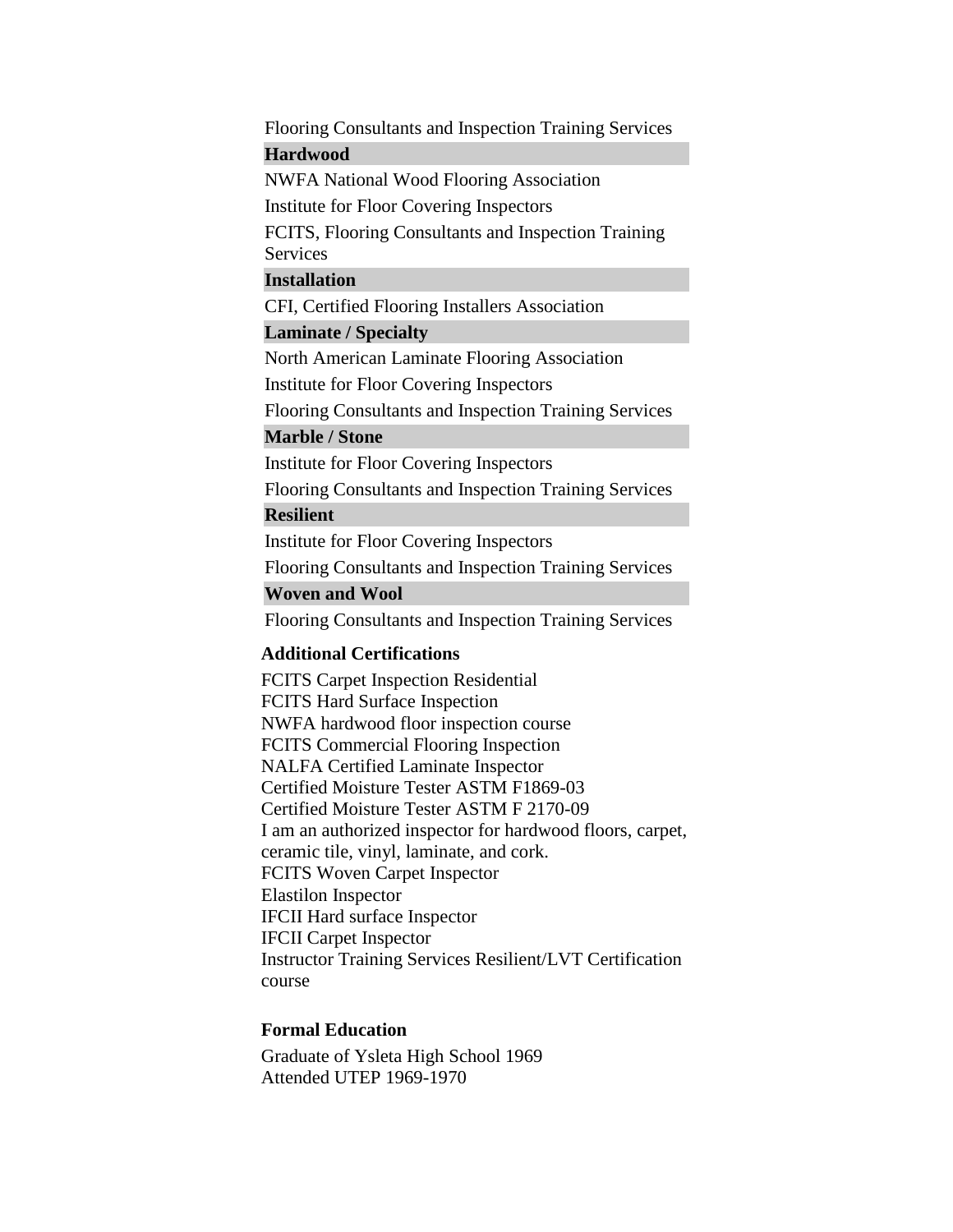#### **Industry Training Seminars**

Authorized Pergo Laminate Installer NWFA Wood Installations Basic CFI Inspection course Trained in moisture testing to meet ASTM f2170-09 and ASTM f1869-03 NWFA Inspection School Numerous NWFA training seminars attended yearly Attend multiple seminars yearly at SURFACES. Graduate of NWFA Hardwood Flooring Installation, Sand, and Finish. North Carolina State University Engineered Wood Flooring for Inspectors Course. NALFA Laminate Inspection Course. Side-Match Detection and Color Correction Course 2011. FCITS Woven/Wool Carpet Inspection Certification course Flooring Inspector Educational Guild Ceramic Tile Flooring Inspector Educational Guild Hardwood Flooring NICFI Ceramic Tile Seminar ITS Resilient Certification Course 2014 FCITS Concrete Moisture Testing Course 2015 NICFI Conference yearly

IFCI Luxury Vinyl Inspector Certification Course

IFCI Advanced Ceramic Tile & Hardwood Inspector Certification Course

### **Industry Association Memberships**

National Tile Contractors Association Certified Floor Inspector World Floor Covering Association Floor Consultants & Inspection Training Services National Wood Flooring Association National Institute of Certified Floorcovering Inspectors North American Laminate Floor Association Institute for Floor Covering Inspectors

## **Commercial Sites Inspected**

Wal-Mart Fresenius Bed Bath and Beyond Wal-Mart

El Paso, Texas Albuquerque, NM El Paso, Texas Pecos, Texas